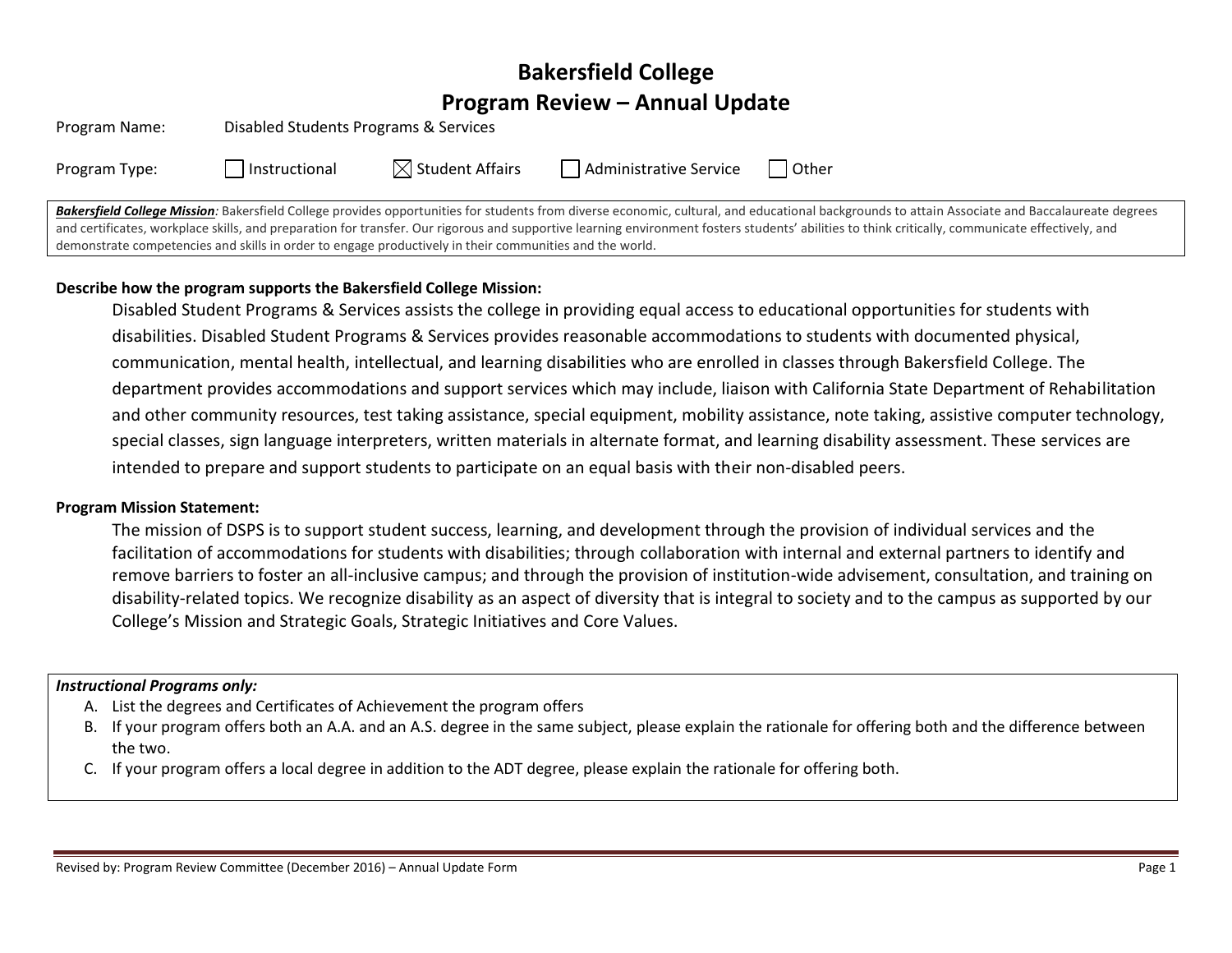#### **Progress on Program Goals:**

A. List the program's current goals. For each goal (minimum of 2 goals), discuss progress and changes. If the program is addressing more than two (2) goals, please duplicate this section. Please provide an action plan for each goal that gives the steps to completing the goal and the timeline.

| <b>Program Goal</b>                                                                        | Which institutional goals from the<br><b>Bakersfield College Strategic Plan will</b><br>be advanced upon completion of this<br>goal? (select all that apply)   | Progress on goal achievement<br>(choose one)                                            | <b>Status Update - Action Plan</b>                                                                                                                                                           |
|--------------------------------------------------------------------------------------------|----------------------------------------------------------------------------------------------------------------------------------------------------------------|-----------------------------------------------------------------------------------------|----------------------------------------------------------------------------------------------------------------------------------------------------------------------------------------------|
| 1. Compliance of<br>student files with<br>Title 5 regulations.                             | 1: Student Learning<br>2: Student Progression and Completion<br>3: Facilities<br>4: Oversight and Accountability<br>5: Leadership and Engagement               | Completed:<br>(Date)<br>Revised:<br>(Date)<br>$\boxtimes$ Ongoing:<br>9/22/17<br>(Date) | Completed an audit of 2016-17<br>student files in June 2017; as of<br>September 22, 2017, there have been<br>no findings.                                                                    |
| 2. Staff DSPS to the<br>greatest extent<br>possible based on<br>the Categorical<br>budget. | 1: Student Learning<br>2: Student Progression and Completion<br>$\boxtimes$ l 3: Facilities<br>4: Oversight and Accountability<br>5: Leadership and Engagement | Completed:<br>(Date)<br>Revised:<br>(Date)<br>$\boxtimes$ Ongoing:<br>9/22/17<br>(Date) | Most of the staffing is complete, with<br>the exception of one interpreter<br>position. We are also working to<br>change one of our 8 month interpreter<br>positions to a 10 month position. |

## B. List new or revised goals (if applicable)

| <b>New/Replacement Program Goal</b>                                            | Which institutional goals will be advanced upon<br>completion of this goal? (select all that apply)                                                                 | <b>Status Update - Action Plan</b>                                                                   |
|--------------------------------------------------------------------------------|---------------------------------------------------------------------------------------------------------------------------------------------------------------------|------------------------------------------------------------------------------------------------------|
| Maintain at least 1000 unduplicated students<br>registered with DSPS annually. | 1: Student Learning<br>$\boxtimes$ 2: Student Progression and Completion<br>3: Facilities<br>4: Oversight and Accountability<br>$\Box$ 5: Leadership and Engagement | Maintain student numbers and then we<br>maintain student classroom support as well as<br>our budget. |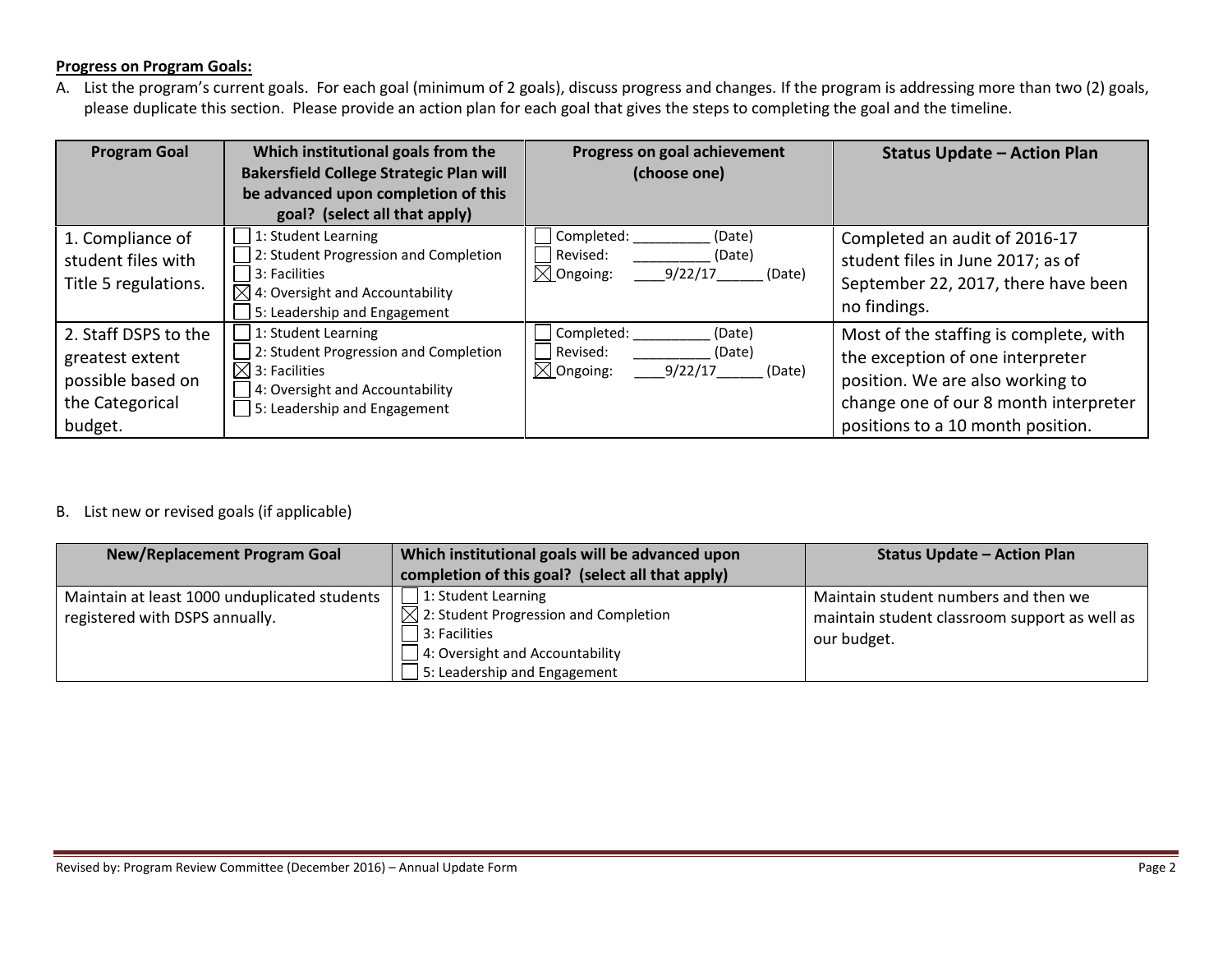#### **Best Practices:**

Programs often do something particularly well; usually they have learned through assessment – sometimes trial and error – what solves a problem or makes their programs work so well. These are often called Best Practices and can help others. Please share the practices your program has found to be effective.

We received a grant from the State Chancellor's Office and we were awarded with 100 free licenses of Sonocent, audio notetaker. This program allows the student user to color code audio sections of lectures. For instance red might mean Important, Blue might mean unimportant; and the student has a rainbow of options of colors. The student can extract colors or delete colors. Once they extract a color, they can import the audio into the program, add the PowerPoint of the lecture, and even add in their own notes. This program is excellent for students who are auditory learners and have Learning Disabilities, ADHD, autism, or many other disabilities. One aspect of the grant is that licenses are given to military veterans in addition to students with disabilities.

#### **Program Analysis**:

Take a look at your trend data (all programs should have some form of data that is used to look at changes over time).

**1. Please report on any unexpected changes or challenges that your program encountered this cycle:**

#### **Changes to DSPS Title 5 Regulations**

There were significant changes to the state Title 5 regulations regarding DSPS. The one that had the biggest immediate impact is that the law was written so that we don't get paid for serving a student unless they enrolled in classes. This had a tremendous impact on summer and fall 2016. For instance, in summer 2016 we served 281 students, but only 113 were actually enrolled for the summer. Due to federal laws, we need to help students with the process of getting enrolled, so we had to help everyone regardless of getting paid or not. The State law was changed, effective spring 2017, so that students need only have applied to the college in order for them to get served and for DSPS to get paid for the services. We were able to rally and recruit new students with disabilities in the spring so the impact on our overall numbers was nominal. In fact, we had an overall increase of 21% over the previous year.

Another big change to Title 5 regulations is the switch to 'prior-prior.' That means our current DSPS budget is based on numbers from 2 years ago. The good thing is that we will get our budget up front. The bad thing is that we don't get paid for two years if our numbers go up, but we need to pay for the services now. This may ultimately require financial support from the college. This went into effect 2017-2018, and our budget is based on 2015-2016 student numbers and weighted student count. Unfortunately, that was a year when our numbers were the lowest in the past four years. The increase in student numbers noted above will not impact our budget until 2018-2019.

The last Title 5 change that will impact the DSPS program budget is a change in weighted student count. This is how much we get paid per student, based on their type of disability. This will not take effect for at least one more year. Apparently, in their modeling, the Chancellor's Office finds that some colleges will ultimately get more money because of this change, while others will get less. We have no idea where we will fall when this happens. According to someone close to the Chancellor's Office, the CCCCO is supposed to run models for individual campuses so we will get a sense of the impact on our budget.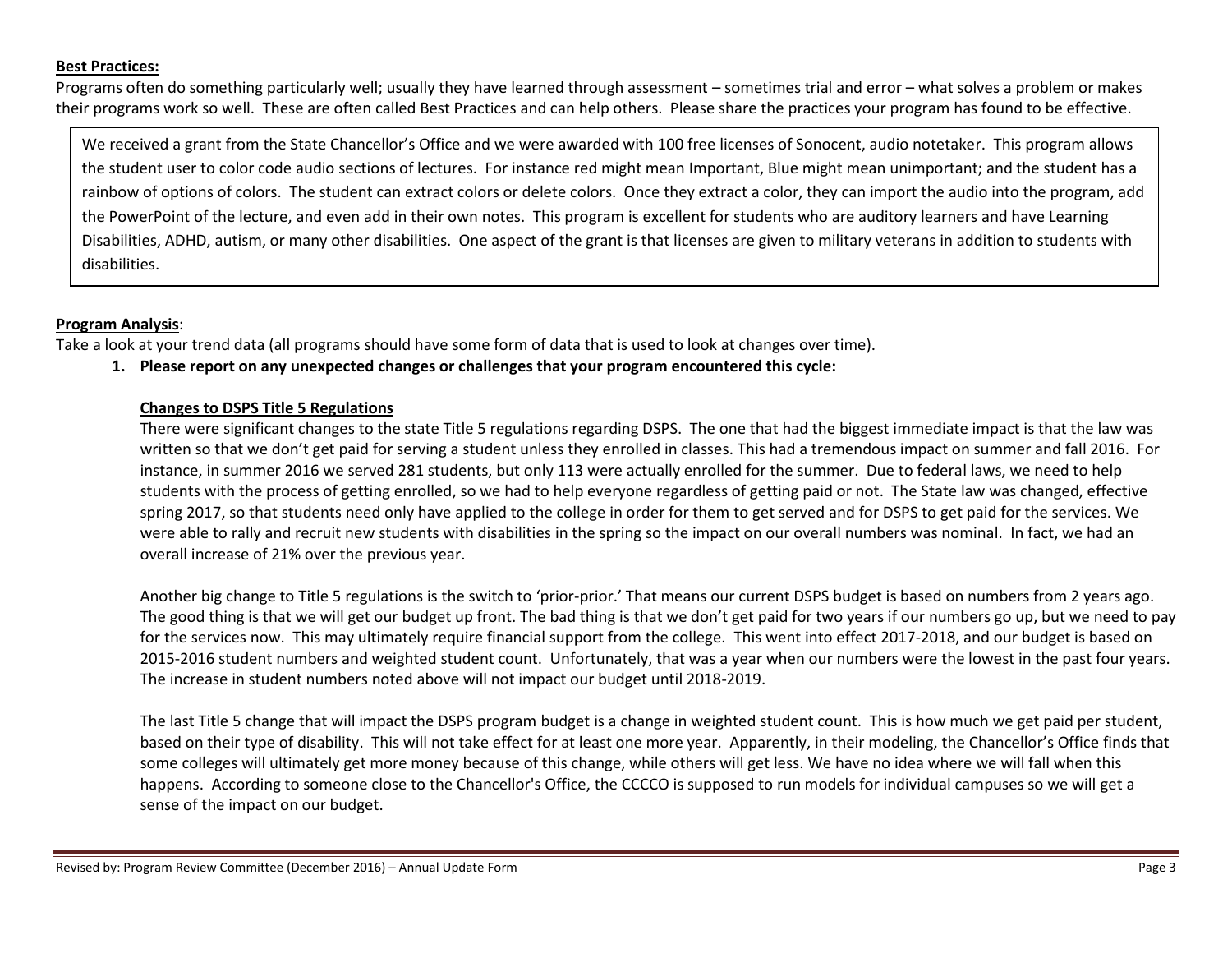Other changes to Title 5 that do not have a known fiscal impact yet are changes in how we categorize students with disabilities. Traditionally, students with autism or ADHD were categorized as 'Other'; now we break them each out into their own separate categories. Because the group is so small, students with speech related disabilities are now classified as 'Other.' Historically, only students with Learning Disabilities who were evaluated using the CA Community College Learning Disabilities assessment model could be counted as LD; any other Learning Disabled student was classified as 'Other.' Now, if a person has been served elsewhere as someone with a Learning Disability (such as high school or Department of Rehabilitation), then we count them as a Learning Disabled Student. Similarly, if someone with a mental health disability did not have a DSM specific diagnosis they were classified as 'Other'. Now, if the person has been served elsewhere as a person with a mental health disability that is how we classify them regardless of whether or not documentation includes a DSM diagnosis. The result of these changes made our numbers of students with Learning Disabilities rise incredibly, as well as students with mental health disabilities, while the 'Other' category has been reduced by about 75%.

#### **2. How does your trend data impact your decision making process for your program?**

DSPS keeps close track of counts of all students with disabilities and student contacts because a portion of our budget depends upon these numbers. While the State Chancellor's Office no longer tracks all student contacts (only one contact is required per year), BC DSPS still tracks all contacts as it helps to understand resource use. For instance, while only one annual contact is required, the overall average number of DSPS contacts per year is 9 per student. Moreover, students who are deaf represent less than 7% of the DSPS student population, but averaged 32 contacts per student last year and cost 30% of our total budget. Please see attached BC DSPS Summary file for a complete breakdown of student information by disability category.

Please note that only 4 years are shown in the summary. Prior to 2013-14 DSPS students were not counted correctly, and the numbers were falsely inflated, making the data unusable.

### **3. Were there any changes to student success and retention for face-to-face, as well as online/distance courses?**

DSPS retention rate has remained at 85% for the past 3 years, up from 84% 4 years ago. This is 4% less than the 2016-17 college-wide average of 89%.

DSPS success rate has fluctuated over the past 4 years, ranging from 64% - 67%. For the period of this report, the success rate was 65%, 6% less than the college-wide average of 71%.

The average enrollment per student is 4.9; 0.8 higher than the college-wide average of 4.1.

Appropriately serving students in remote locations and satellite sites continues to be a challenge for the DSPS program.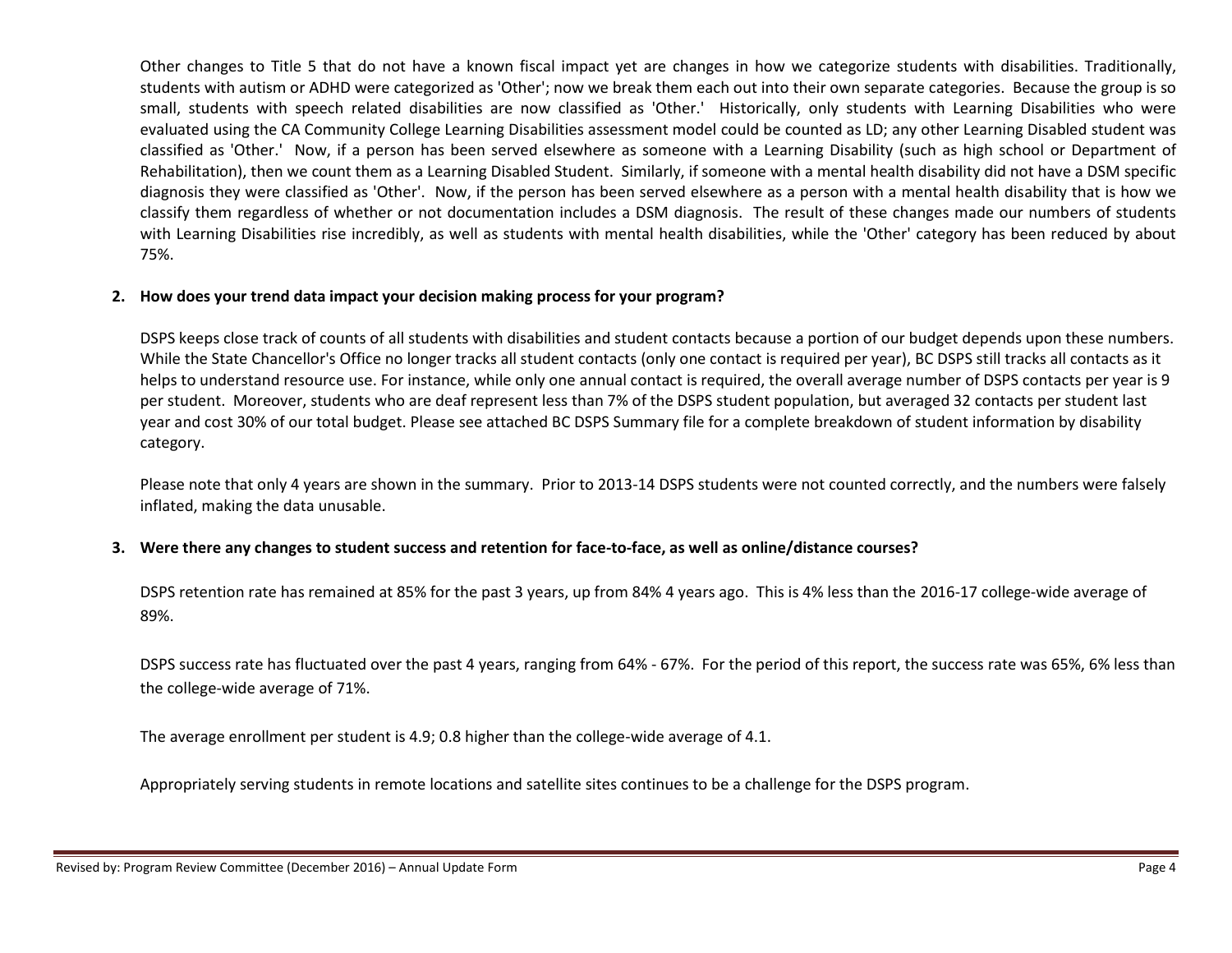#### **4. Were there any changes to student demographics (age, gender, or ethnicity) for the past cycle?**

There was a 30% increase in our number of students who are deaf in 2016-17. Many of these new deaf students are military veterans with hearing loss who do not use sign language. Most new deaf students have been accommodated through special seating, and/or use of assistive listening devices rather than sign language interpreters or realtime captioning.

Students with disabilities mirror the general student population in terms of gender; 55% female and 45% male. We have proportionally fewer students age 19 and younger (20% DSPS, 36% college-wide). However there is a significantly higher percent of DSPS students who are aged 40 and over (23% DSPS, 8% college-wide). Finally, DSPS is similar to the general population in terms of ethnicity, with the largest groups being Latino (56%) and white (28%).

DSPS students were awarded 7 less degrees in 2016-17 compared to 2015-16, nonetheless the number of certificates awarded were exactly the same for both years. Over half of the students awarded received certificates (55%). Twice as many students received an AA-T/AS-T in 2016-17 compared to 2015-16. Students with disabilities completed a wide variety of majors.

| <b>Resource Request</b>                                                                                                                                                                                      |                                                                                                      | If Fulfilled, Discuss How Previous Year's Requests Impact Program Effectiveness?                                                                                                                                                                                                                                                                                                                                                                                                                               |
|--------------------------------------------------------------------------------------------------------------------------------------------------------------------------------------------------------------|------------------------------------------------------------------------------------------------------|----------------------------------------------------------------------------------------------------------------------------------------------------------------------------------------------------------------------------------------------------------------------------------------------------------------------------------------------------------------------------------------------------------------------------------------------------------------------------------------------------------------|
| <b>Positions:</b><br>Discuss the impact new<br>and/or replacement<br>faculty and/or staff had<br>on your program's<br>effectiveness.                                                                         | $\boxtimes$ 1: Classified Staff<br>$2:$ Faculty                                                      | 1) Increase our Sign Language Interpreter 1 - 35 hours per week from an 8<br>month to a 10 month position.<br>2) Hire one more Sign Language Interpreter 1 - 35 hours per week, 10 month<br>position.<br>3) Create a classified scribe coordinator position (right now it's a professional<br>expert position)                                                                                                                                                                                                 |
| Professional<br>Development:<br>Describe briefly, the<br>effectiveness of the<br>professional development<br>your program has been<br>engaged in (either<br>providing or attending)<br>during the last cycle | $\boxtimes$ 1: Provided Professional Development<br>$\boxtimes$ 2: Attended Professional Development | DSPS faculty/staff regularly present FLEX workshops about creating<br>accessibility for students with disabilities. Staff have additionally taught<br>workshops throughout the year on how to use different types of assistive<br>technology. These workshops have been 'lightly' attended.<br>DSPS counselors and director attended the 2016 CAPED Convention in<br>Monterey, CA. This is our state-wide professional organization and the<br>convention provides many learning and networking opportunities. |

## **Resource Request and Analysis:**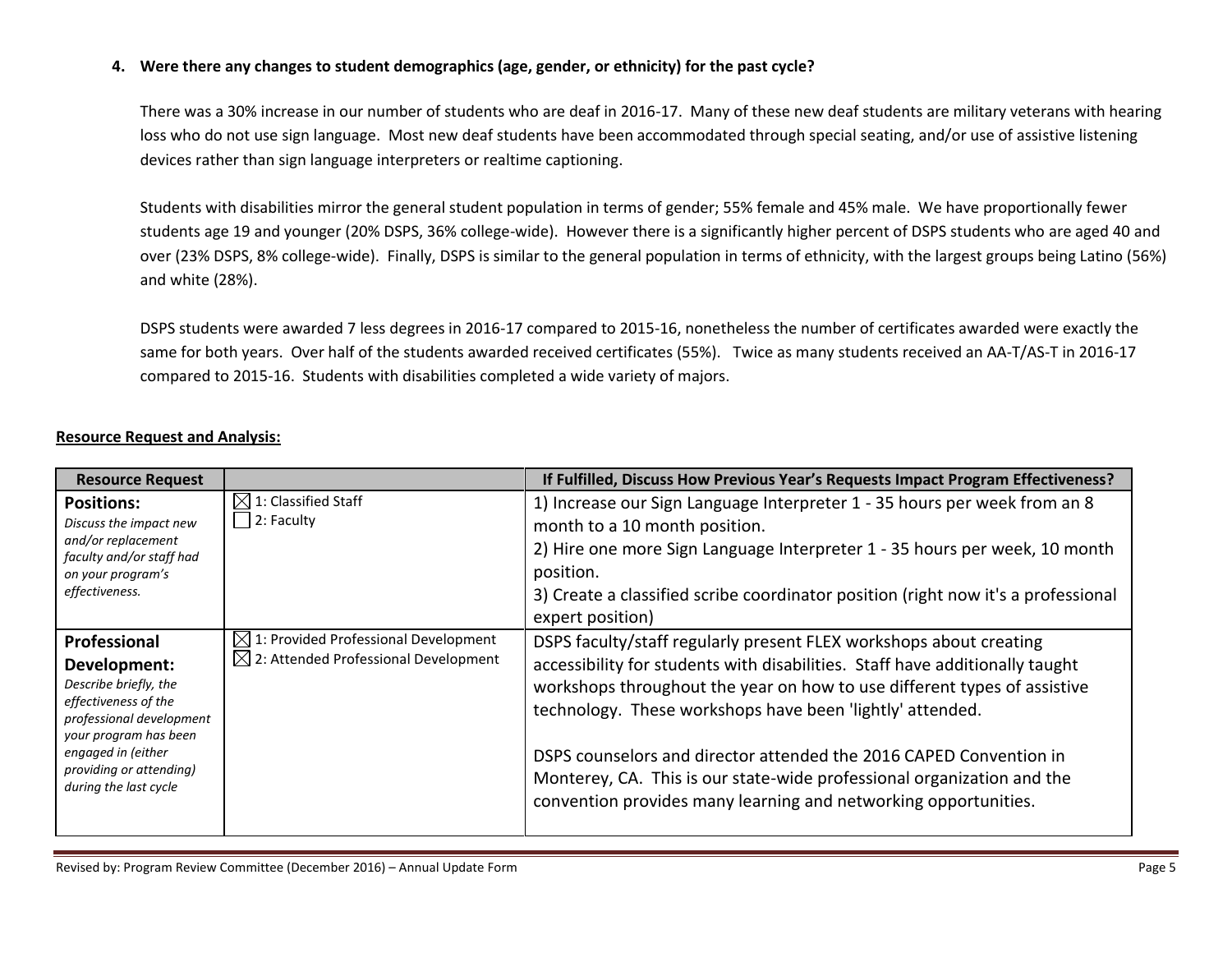| <b>Facilities:</b><br>If your program received a<br>building remodel or<br>renovation, additional<br>furniture or beyond<br>routine maintenance,<br>please explain how this<br>request or requests<br>impacts your program and<br>helps contribute to<br>student success. | $\boxtimes$ 1: Space Allocation<br>$\boxtimes$ 2: Renovation<br>$\boxtimes$ 3: Furniture<br>4: Other<br>5: Beyond Routine Maintenance | DSPS would like to express our sincere thanks to everyone involved with planning and<br>implementing the move to our new location! This move has proven to be a tremendous<br>benefit for students by having most services in one location. It has also improved<br>communication among the different DSPS services to the benefit of our students. We look<br>forward to one day having all of our services in one location, including deaf services/sign<br>language interpreters (currently in Fine Arts), and our assistive technology/high tech center<br>(currently in the library).<br>What is still needed is special furniture for the classrooms. DSPS is not allowed to purchase<br>furniture with our budget, yet many students with disabilities require separate desks with<br>cushioned chairs, rather than the combined desk-chair unit.<br>What is also still needed is appropriate space on the Delano campus for test proctoring to<br>take place for students with disabilities. The current space is wide open to the room, with<br>over noises of people talking and walking by, making copies, microwaving food, etc.<br>Additionally, there is no private place for students who use scribes to talk privately have their<br>test read to them and have the student articulate their responses for the scribe to write<br>them down. |
|---------------------------------------------------------------------------------------------------------------------------------------------------------------------------------------------------------------------------------------------------------------------------|---------------------------------------------------------------------------------------------------------------------------------------|--------------------------------------------------------------------------------------------------------------------------------------------------------------------------------------------------------------------------------------------------------------------------------------------------------------------------------------------------------------------------------------------------------------------------------------------------------------------------------------------------------------------------------------------------------------------------------------------------------------------------------------------------------------------------------------------------------------------------------------------------------------------------------------------------------------------------------------------------------------------------------------------------------------------------------------------------------------------------------------------------------------------------------------------------------------------------------------------------------------------------------------------------------------------------------------------------------------------------------------------------------------------------------------------------------------------------------------------------------------|
| Technology:<br>If your program received<br>technology (audio/visual-<br>projectors, TV's,<br>document cameras) and<br>computers, how does the<br>technology impact your<br>program and help<br>contribute to student<br>success?                                          | 1: Replacement Technology<br>2: New Technology<br>$\boxtimes$ 3: Software<br>4: Other                                                 | 1) DSPS is in desperate need of a computerized data management system. We waste<br>countless hours finding and organizing hard-copy files. Faculty and staff in remote locations,<br>such as Delano, do not have ready access to hard-copy files housed at the Panorama campus.<br>DSPS has not been able to afford the \$7,000 annual expense within our budget.<br>2) DSPS relies on the BC campus IT department to fund assistive technology for student use,<br>such as JAWS, Read and Write Gold, and Kurzweil 3000.                                                                                                                                                                                                                                                                                                                                                                                                                                                                                                                                                                                                                                                                                                                                                                                                                                    |
| <b>Resource Request</b>                                                                                                                                                                                                                                                   |                                                                                                                                       | <b>Discuss How Effective Request is for Student Success?</b>                                                                                                                                                                                                                                                                                                                                                                                                                                                                                                                                                                                                                                                                                                                                                                                                                                                                                                                                                                                                                                                                                                                                                                                                                                                                                                 |
| <b>Other Equipment:</b><br>If your program received<br>equipment that is not<br>considered audio/visual or<br>computer equipment<br>technology, please explain<br>how these resources<br>impact your program and<br>help contribute to student<br>success.                | 1: Replacement<br>2: New<br>$3:$ Other                                                                                                |                                                                                                                                                                                                                                                                                                                                                                                                                                                                                                                                                                                                                                                                                                                                                                                                                                                                                                                                                                                                                                                                                                                                                                                                                                                                                                                                                              |

Revised by: Program Review Committee (December 2016) – Annual Update Form **Page 6**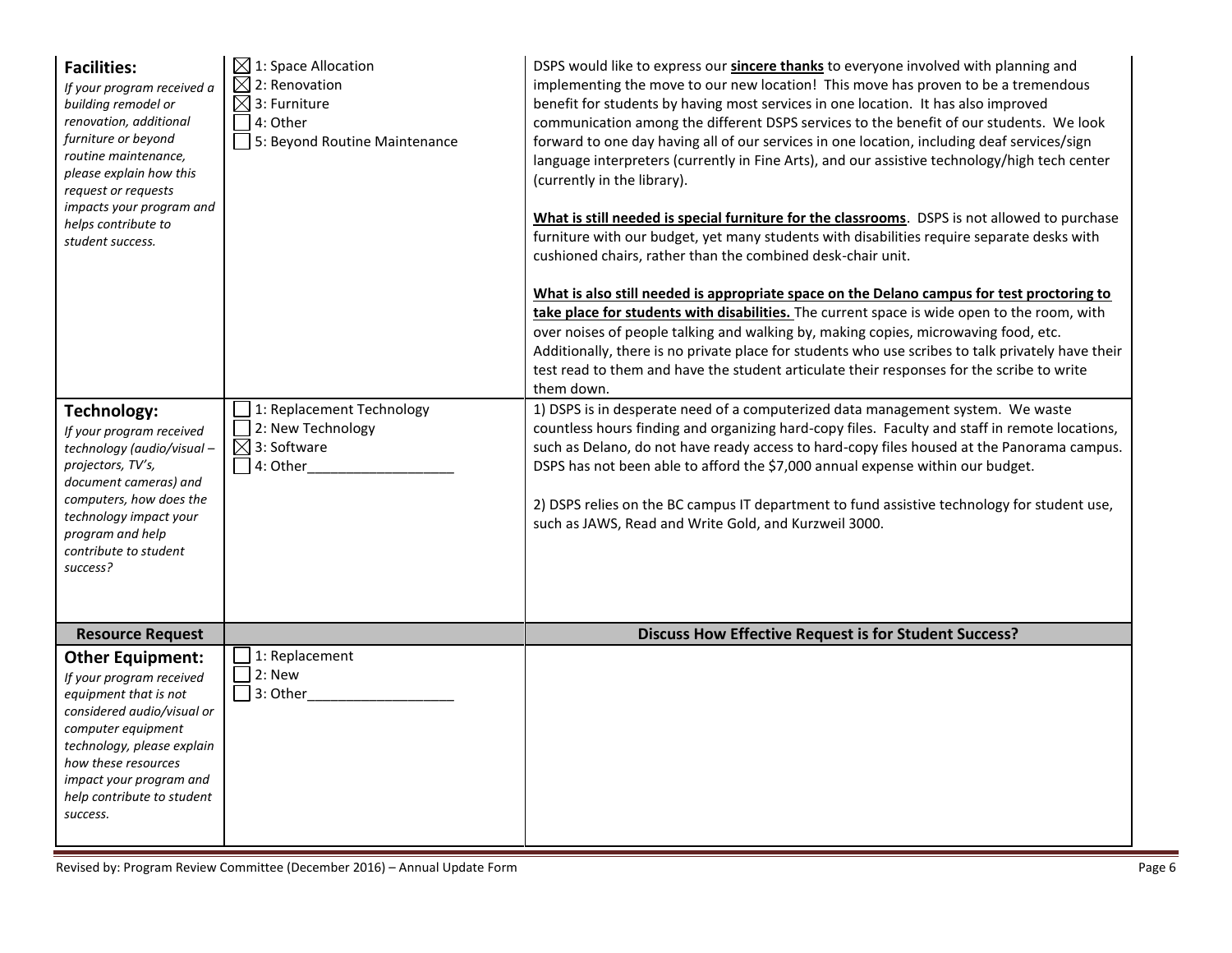| <b>Budget:</b>                                        | DSPS is primarily supported through categorical funds. All funds must be spent on direct      |
|-------------------------------------------------------|-----------------------------------------------------------------------------------------------|
| Explain how your budget                               | student services and be class-related.                                                        |
| justifications will<br>contribute to increased        | BC provides a portion of the Deaf Services Coordinator's salary as our college's Deaf/Hard of |
| student success for your                              | Hearing required match. The Counseling Department also provides for a Department              |
| program. (Fiscal requests<br>will be submitted by the | Assistant 1 to help in DSPS as a significant part of our College Effort.                      |
| faculty chair and/or area                             |                                                                                               |
| administrator.)                                       |                                                                                               |
|                                                       |                                                                                               |

## **Conclusions & Snapshot:**

Present any conclusions and findings about the program. This is an opportunity to provide a brief abstract or synopsis of your program's current circumstances and needs. Consider this a snapshot of your program, if someone were to only read this portion of your annual program review.

The most significant changes in 2016-17 to DSPS system-wide were the implementation of changes to State Title 5 Regulations. The greatest impacts relate to how we count students served, when students served get funded, how we categorize students' disabilities, and how much we get funded based on type of disability.

- 1) As written, DSPS would not get funded for students served unless they were enrolled at the college. However, by Federal law (ADA, 504) we have to support students with disabilities throughout the application, admission, and enrollment process. The result is that **DSPS served, but will not get paid for, hundreds of students in summer and fall 2016**. Fortunately, lawmakers were informed of the problem and changed the regulations. Effective spring 2017, students need only to have applied to the college in order to be served and counted for DSPS funding.
- 2) Starting in 2017-18 DSPS base budget and weighted student count are based on numbers from two years prior (called 'priorprior'). Therefore, the current budget is based on the number of students served in 2015-16, when we hit a 4-year low. The change allows us to know the majority of our budget in July, as opposed to December. However, it makes budgets slow to respond to student growth. For instance, an increase in deaf students now, requires interpreters to be paid now. Nonetheless, DSPS won't get paid for the increase for two years. **This might necessitate additional fiscal support from the college.**
- 3) DSPS disability categorization was previously based on stringent regulations. As an example, students could only be categorized as "Learning Disabled" if the student was tested using the CA Community College LDESM model. The result was students being categorized as 'other' rather than their actual disability category. Changes to the regulations include the addition of the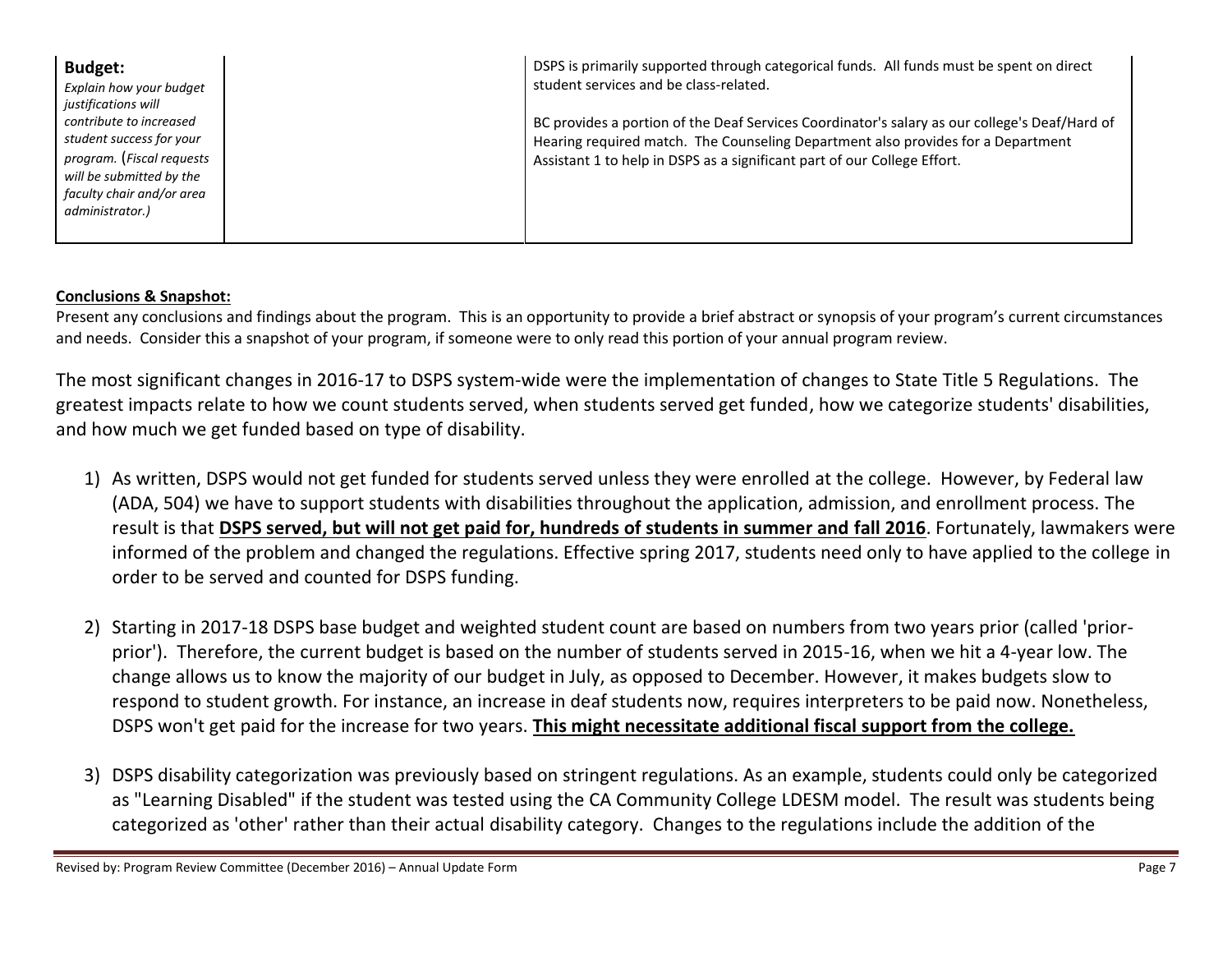categories 'autism,' and 'ADHD' that previously did not exist, and the ability to put someone into the correct category based on previous service history (e.g. in high school). This resulted in a redistribution of students from 'other' to their correct category. **The fiscal impact of these changes will not be known until 2019-20 due to 'prior-prior'.**

4) The last regulation change that has an unknown fiscal impact is changes to the weighted student count-- how much we get paid per student weighted by type of disability. With the changes to the categories outlined above and the changes to the algorithm by which we get paid per student, **the fiscal impact to the program is completely unknown. According to the State Chancellor's Office, when modeling, half the schools fare better, and half do worse**. This will take effect in 1-2 years.

In addition to changes to Title 5 Regulations in 2016-17, there were changes to DSPS staffing with the inclusion of 2 full time counselors, one at the Panorama campus and one in Delano, and a 21% increase in students served. Most notably is a 30% increase in students who are deaf or hard of hearing.

**DSPS budget is at capacity**. The only way we can attempt to maintain operations within our Categorical budget is to increase the capacity of our staff sign language interpreters, and decrease dependence on the use of an outside interpreting agency. This is accomplished by changing our Interpreter 1 - 35 hour, 8 month position to 10 months, and adding in another Interpreter 1 - 35 hour, 10 month position.

It must be additionally noted that in summer/fall 2017, BC has a student who is deaf playing football. Without an available staff interpreter to devote to football, DSPS has no option but to rely on the outside agency to fill this need. This equates to approximately 30 hours per week of interpreter services needed at a cost of \$75 - \$85 per hour. **It will not be possible to cover this additional expense within the DSPS budget**.

DSPS funds can only be used to provide accommodations to students with verified disabilities in class-related activities. However, by law, the BC campus has a much greater responsibility to provide access to students with disabilities. For instance, DSPS funds cannot be used to pay for accommodations, such as sign language interpreters, for student clubs and orgs events, Guided Pathways events, campus plays, or anything else on campus that is not directly classroom-related. Moreover, the BC campus has a responsibility to pick up costs beyond what the DSPS budget can cover, such as those described above for the student playing football. Because of this, **BC Administration must establish a pool of funds that can be used to cover these expenses that are either nonallowable through the DSPS budget, or beyond what the DSPS budget can bear**. Below is information from the CCCCO 2012 Deaf/Hard of Hearing Handbook regarding college responsibilities above and beyond DSPS funding, and college effort.